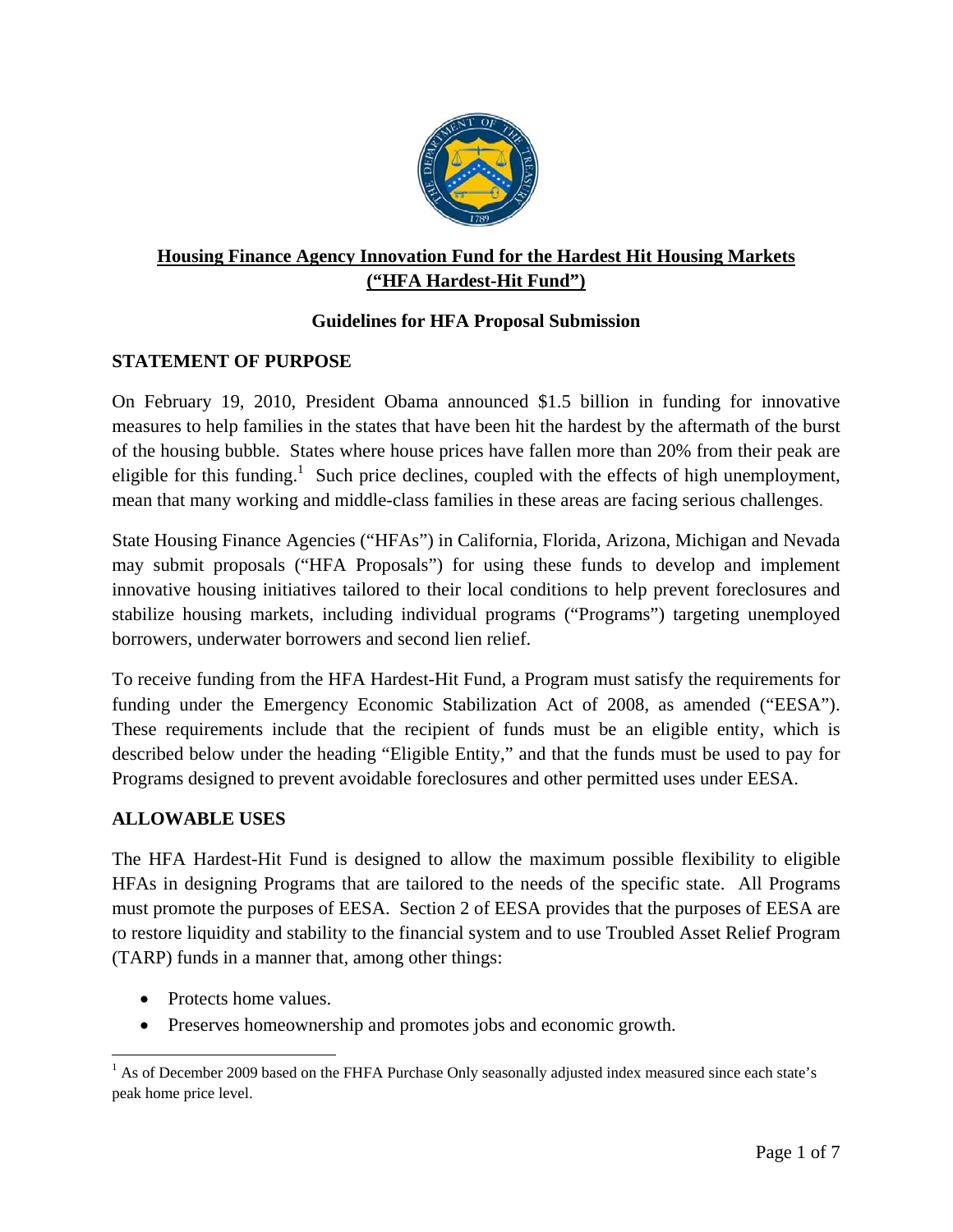• Provides public accountability for the exercise of such authority.

The objective of the HFA Hardest-Hit Fund is to allow HFAs to develop creative, effective approaches that consider local conditions. To provide guidance to HFAs in designing Programs, Treasury has outlined below many of the possible types of transactions that would meet the requirements of EESA.

- a. **Mortgage Modifications**  Programs may provide for mortgage modification of loans held by HFAs or other financial institutions or provide incentives for servicers / investors to modify loans.
- b. **Mortgage Modifications with Principal Forbearance**  Programs may provide for paying down all or a portion of an overleveraged loan and taking back a note from the borrower for that amount in order to facilitate additional modifications.
- c. **Short Sales / Deeds-In-Lieu of Foreclosure**  Programs may provide for assistance with short sales and deeds-in-lieu of foreclosure in order to prevent avoidable foreclosures.
- d. **Principal Reduction Programs for Borrowers with Severe Negative Equity** Programs may provide incentives for financial institutions to write-down a portion of unpaid principal balance for homeowners with severe negative equity.
- e. **Unemployment Programs** Programs may provide for assistance to unemployed borrowers to help them avoid preventable foreclosures.
- f. **Second Lien Reductions** Programs may provide incentives to reduce or modify second liens.

This is not meant to be an exhaustive list of acceptable transactions, and other innovative ideas and transaction types (including innovations related to the Making Home Affordable Program) will be evaluated on a case-by-case basis for compliance with EESA. Treasury may publicly announce additional types of transactions that would meet the requirements of EESA.

For Programs designed to help individual homeowners, the target population should be limited to residences with unpaid principal balances equal to or less than the current GSE conforming limit of up to  $$729,750^2$ . HFAs may target low and moderate income borrowers at their discretion consistent with that HFA's state enabling legislation.

Each Program must be in full compliance with, all federal, state, and local laws, including, but not limited to, the Equal Credit Opportunity Act and the Fair Housing Act, which prohibit discrimination on a prohibited basis in connection with mortgage transactions. Mortgage modification programs are subject to the fair lending laws, and HFAs should ensure that the

<sup>&</sup>lt;sup>2</sup> Maximum loan limit for one unit dwelling. 2 units = \$934,200; 3 units = \$1,129,250; 4 units = \$1,404,400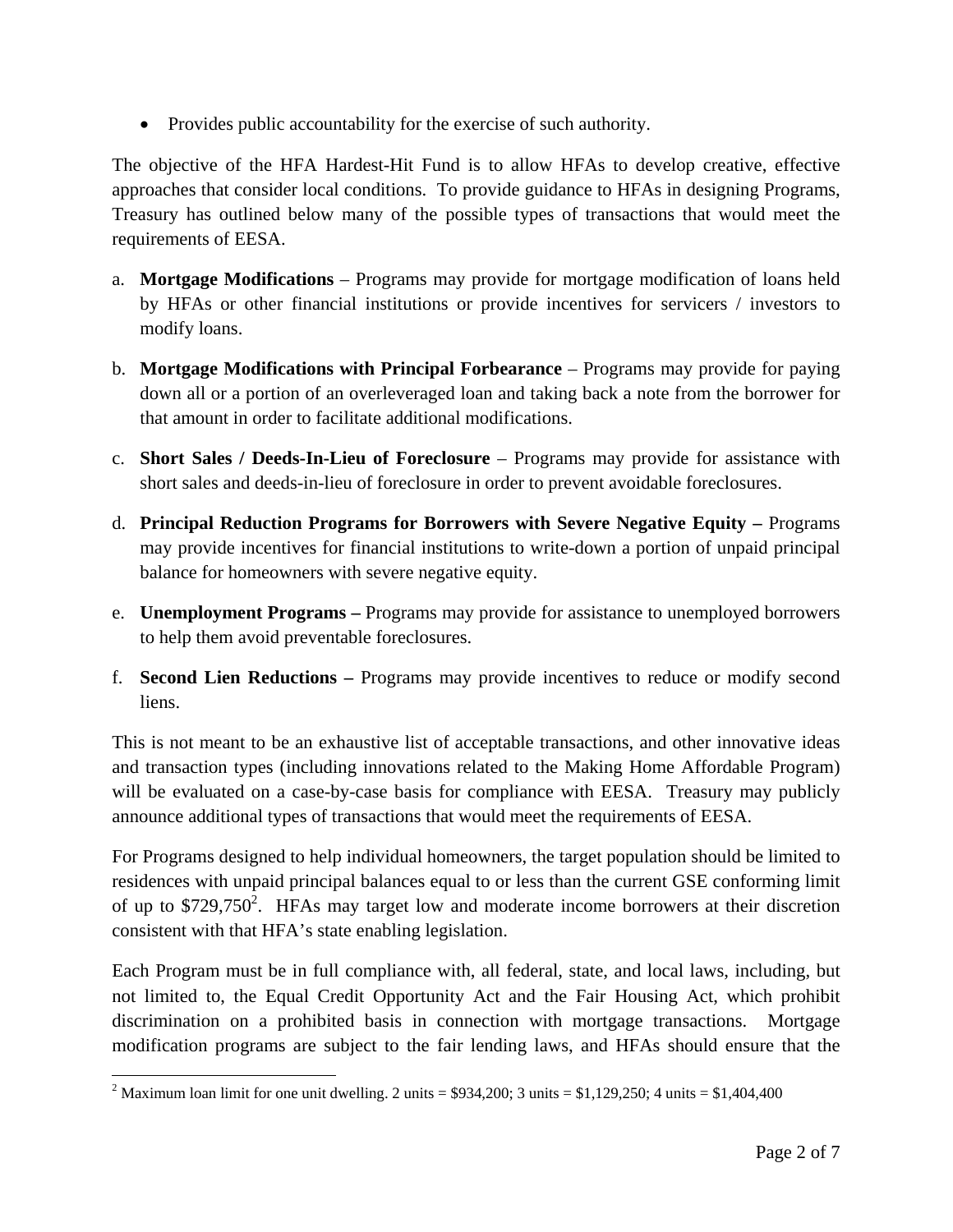Programs do not treat a borrower less favorably than other borrowers on grounds such as race, religion, national origin, sex, marital or familial status, age, handicap, or receipt of public assistance income in connection with any Program.

## **ELIGIBLE ENTITY**

The HFA Hardest-Hit Fund has been designated specifically for implementation by state HFAs. To receive funds, each recipient of funding from the HFA Hardest-Hit Fund (each, an "Eligible Entity") must be a "financial institution," as that term is defined in EESA. Specifically, Section 3(5) of EESA defines "financial institution" as:

"FINANCIAL INSTITUTION.—The term ''financial institution" means any institution, including but not limited to a bank, savings association, credit union, security broker or dealer, or insurance company, established and regulated under the laws of the United States or any State, territory, or possession of the United States, the District of Columbia, Commonwealth of Puerto Rico, Commonwealth of Northern Mariana Islands, Guam, American Samoa, or the United States Virgin Islands, and having significant operations in the United States, but excluding any central bank of, or institution owned by, a foreign government."

Accordingly, an Eligible Entity must be a regulated entity that is incorporated separately from the state government itself, such as a corporation (private or public) or similar entity formed or incorporated under state law, which has the corporate power to receive funds from Treasury in respect of the HFA Hardest-Hit Fund and to work with the related state HFA in implementing that state's HFA Proposal(s). Agencies of state governments are not considered Eligible Entities for purposes of the HFA Hardest-Hit Fund. The Eligible Entity may be an existing entity or it may be newly-formed for the purpose of implementing the HFA Hardest-Hit Fund. Prior to receiving funds through the HFA Hardest-Hit Fund, each Eligible Entity will need to be approved as a "financial institution" under EESA by Treasury in its sole discretion. Additionally, Eligible Entities will be required to enter into an agreement ("Participation Agreement") with Treasury (or Treasury's agent), which must qualify as a "financial instrument" under EESA by Treasury. The Participation Agreement will include, among other provisions, reporting and compliance requirements as more fully described below under "Reporting" and "Compliance and Monitoring."

### **HFA PROPOSAL REQUIREMENTS**

All HFAs must submit an HFA Proposal organized into the following sections:

**Section One:** The first section should clearly outline the overall strategy for utilizing the funding and: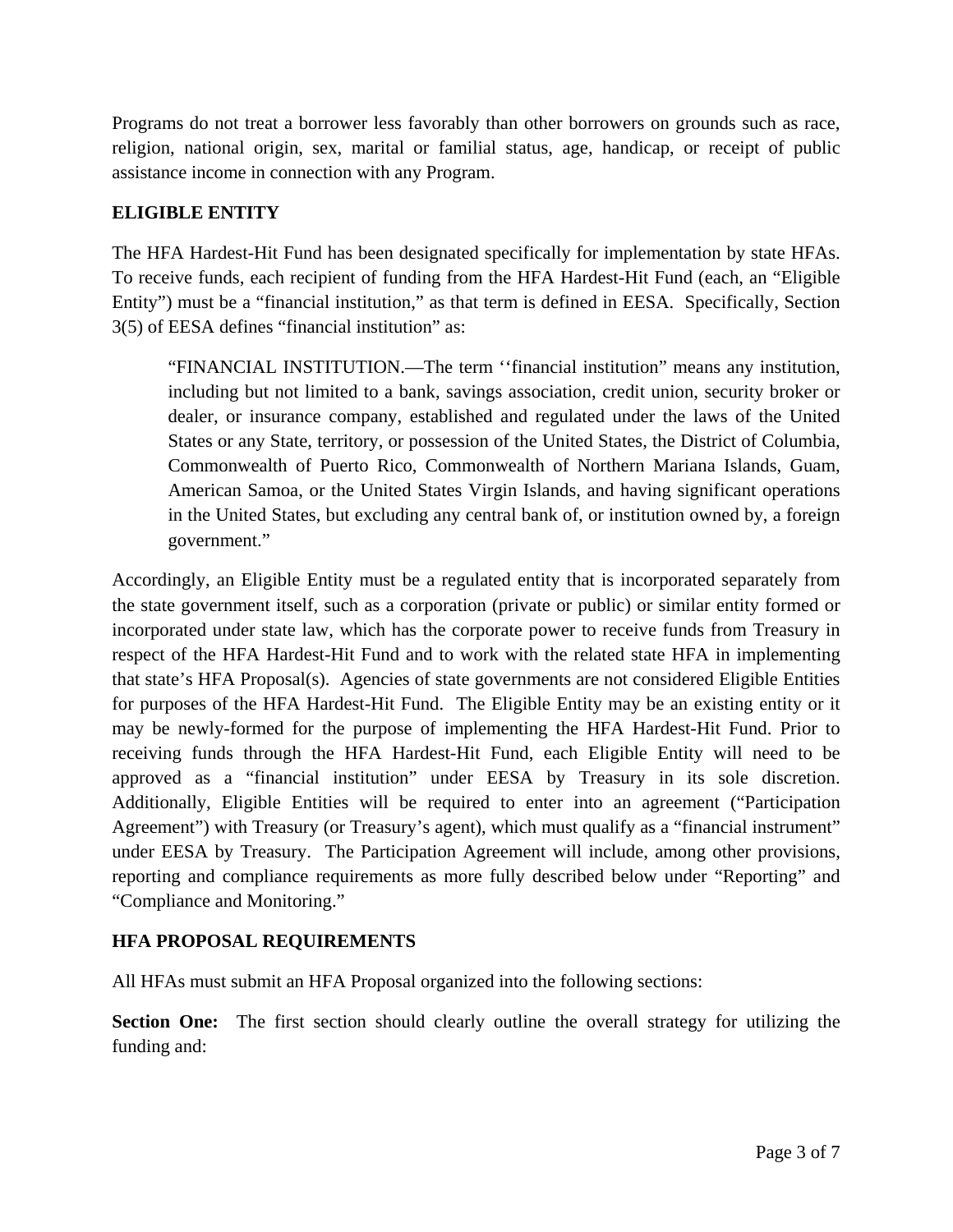- a. Briefly describe each of the proposed Programs (if more than one) to be funded by this initiative, explaining how they fit together and will be implemented, including an overview of the expected costs (broken out by incentive and administrative costs) and benefits.
- b. Describe how the strategy will help prevent foreclosure and stabilize housing markets.
- c. If more than one Program is proposed, describe how available funding is expected to be allocated among Programs.

**Section Two:** The HFAs should provide a detailed business plan for each individual Program proposal for the HFA Hardest-Hit Fund. Each business plan should include the following sections. Throughout the life of the HFA Hardest-Hit Fund program, HFAs will be able to adopt new Programs and / or re-allocate funding across Programs based on Program performance subject to review and approval by Treasury.

- a. **Overview of Program** The HFA should provide detailed information about the intended purpose and scope of the Program, including the specific problems that the Program will address as well as the specific goals for the Program and how progress toward these goals will be measured.
- b. **Population served and allocation methodology**  The HFA should provide detailed information about the estimated number of households that the Program will target, including a geographic breakdown or other targeting, if applicable. In addition, the HFA should provide a timeline in which it expects to deploy the funds. The HFA should identify any anticipated Program implementation obstacles and provide a related mitigation plan. The HFA should describe how funds will be leveraged by additional resources, if applicable (e.g., interaction with existing programs at the state or federal level or other proposed Programs).
- c. **Demonstration of capacity to implement** The HFA should provide background information on its organizational capacity to implement the Program, including the experiences of key staff members, necessary compliance infrastructure, audit and internal controls, fraud risk mitigation, reporting protocols, systems infrastructure and necessary funding and implementation mechanisms. If the HFA has implemented or sponsored a similar or identical program in the past, the HFA should provide metrics regarding efficacy, where possible.
- d. **Staffing and business partners** The HFA should provide a detailed staffing plan for the Program, including the use of outside partnership organizations, if applicable. The HFA should list any key partners that will be part of the Program and detail their roles, expertise and relationship to the HFA and expected level of compensation. The HFA should detail any agreements or other outside business relationships related to the Program.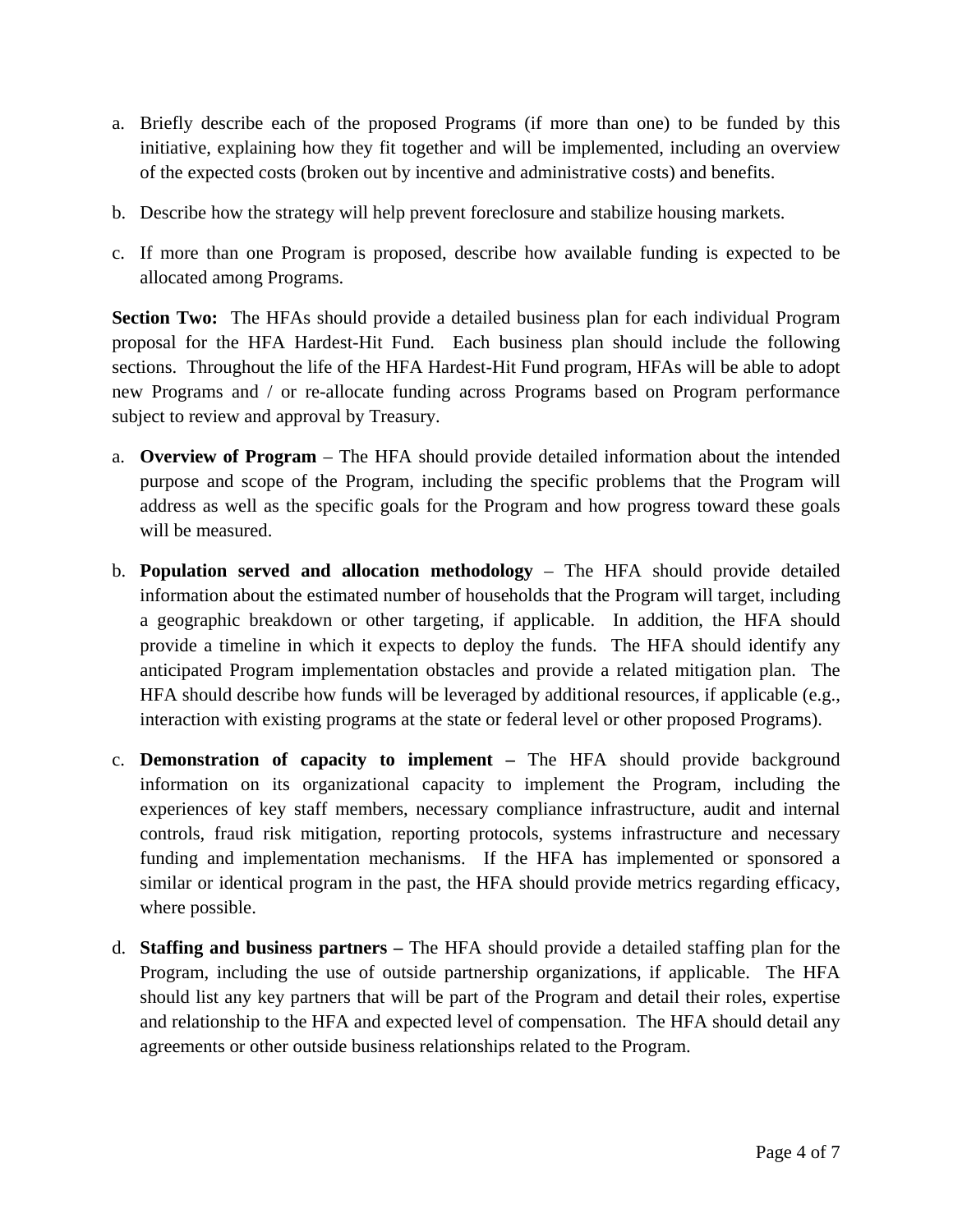- e. **Administrative expenses** The HFA should include an estimate of administrative expenses (including expenses associated with staffing and business partners from paragraph d above) required to implement the Program, including a detailed expenditure timeline.
- f. **Overview of risk management / fraud prevention** The HFA should provide a plan for minimizing Program and fraud risk, including details related to monitoring and auditing. The HFA should incorporate such risk management and fraud prevention strategies into the overall compliance plan (see Compliance and Monitoring below).
- g. **Tracking / reporting**  The HFA should describe its proposed methodology for measuring Program progress, including key performance measurements, frequency of reporting and tracking systems to measure progress against goals (see Reporting below).

# **REPORTING**

HFAs will be required to develop and maintain operational and performance metrics, have a detailed financial reporting system and track homeowners helped through its Programs. HFAs will report data to Treasury on a periodic basis, including metrics used to measure Program effectiveness against stated objectives. Treasury may request that the HFA modify the proposed performance measures or seek additional metrics as necessary. In its HFA Proposal, the HFA should provide details about how it plans to collect, archive and report performance and financial data, including systems integration requirements, if any, and how it will handle interim reporting, if necessary, until systems are in place and/or projects are implemented. Treasury may make any or all data reported by an HFA available to the public.

### **COMPLIANCE AND MONITORING**

HFA's and Eligible Entities will be required to comply with all requirements under EESA, including but not limited to, allowing full compliance and oversight by Treasury, the Comptroller General of the United States, Government Accountability Office, Congressional Oversight Panel, and the Special Inspector General of the Troubled Asset Relief Program as to the application of any EESA funds. All books, communications and records regarding the use of EESA funds must be available for review by any of these entities upon request.

In addition, HFA's will be required to design Program(s), establish monitoring mechanisms, and implement a system of internal controls which minimize the risk of fraud, mitigate conflicts of interest, and maximize operational efficiency and effectiveness. A system of internal controls should encompass the entities' processes, their business partnerships and relationships and any constituency being aided through these Programs. The entities will be required to test, certify, and provide an independent verification of the effectiveness of these controls at least annually including an assessment prior to program launch to ensure Eligible Entities have taken appropriate steps to meet program objectives, as well as to provide audited financial statements to Treasury.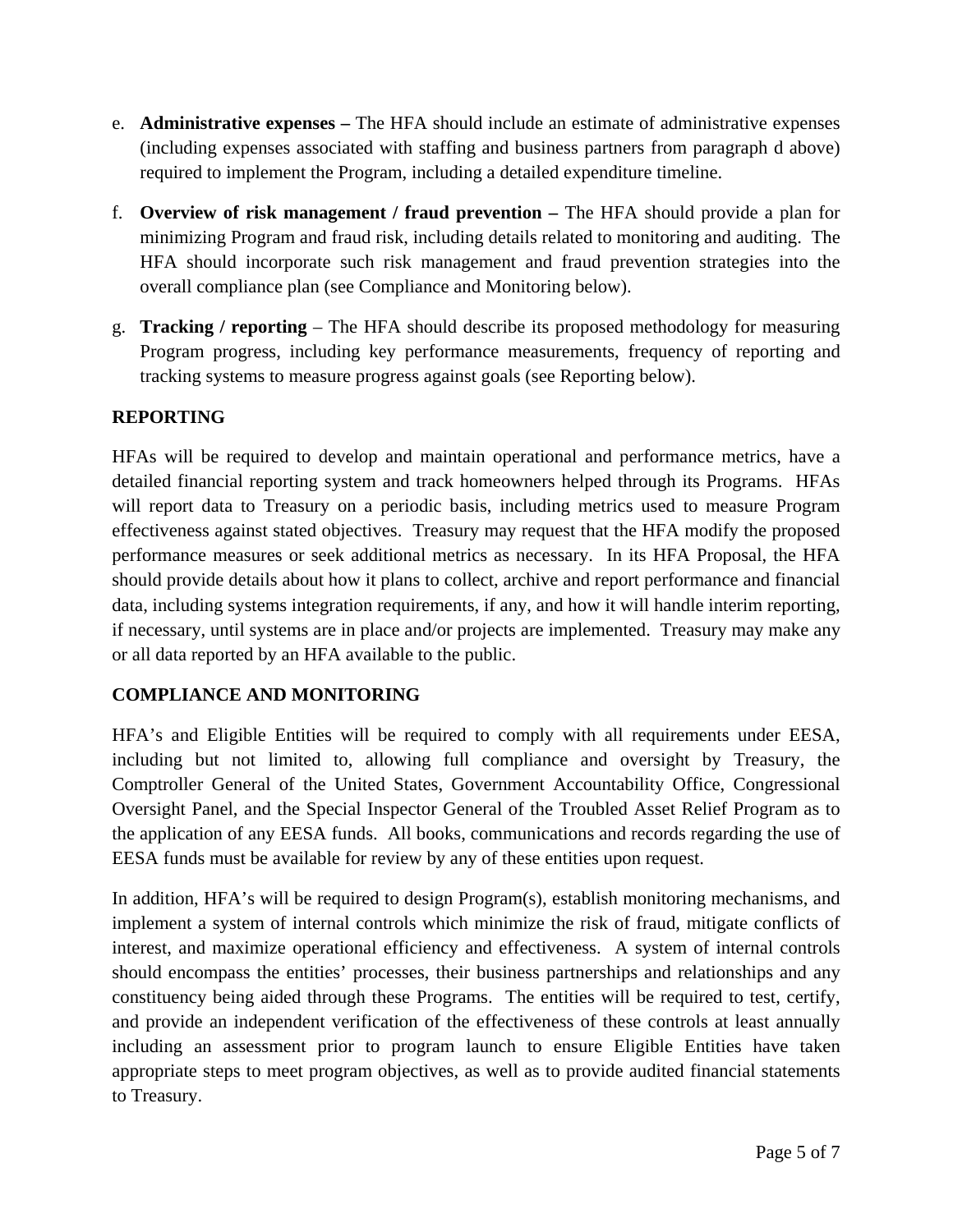#### **ADMINISTRATIVE EXPENSES**

Eligible Entities will be eligible to receive funds for administrative expenses necessary to achieve the Program goals and as approved by Treasury. Further details regarding administrative expense payments will be provided prior to final approval of an HFA Proposal.

#### **INSTRUCTIONS FOR SUBMITTING HFA PROPOSALS**

#### Deadline

HFA Proposals must be received no later than by 5:00 p.m. EST on April 16, 2010 (Treasury will confirm receipt).

#### Format

Each HFA Proposal must include a one-page cover letter that provides: (i) the name, title, mailing address, e-mail address, and office and mobile phone numbers of the individual designated to receive communications from Treasury; and (ii) a certification statement that the HFA: (a) understands and agrees to the terms set forth in these guidelines; and (b) understands and agrees to the confidentiality provisions below.

HFA Proposals may not exceed 50, one-sided pages, prepared in 12-point, Times Roman font with 1 inch margins. HFA Proposals must not include other documents or attachments including but not limited to generic marketing or sales information unless directly related to the ability of the HFA to execute the proposed plan(s). HFA Proposals must not rely on cross-references to other documents or websites.

#### Delivery

Each HFA Proposal must be submitted via email in PDF format to HFAInnovation@do.treas.gov.

#### Treasury Review

HFA Proposals will be reviewed by an interdisciplinary committee within Treasury. The primary purpose of the review is to confirm that HFA Proposals adhere to the requirements of EESA and these guidelines. Treasury may contact the HFA with questions as part of its review and may require the HFA to submit additional information. Treasury will notify the HFA entity's designated individual once the plan is approved.